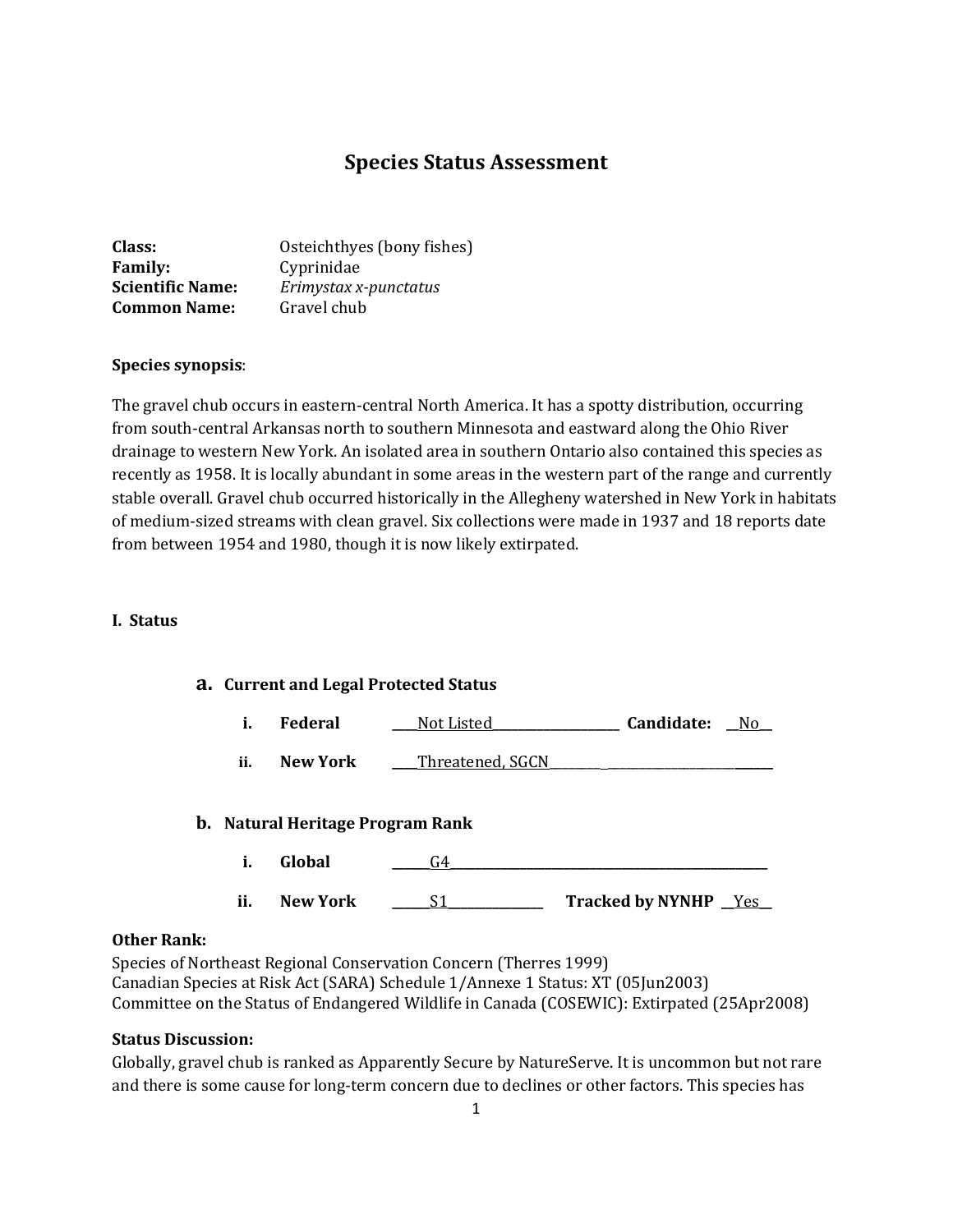spotty distribution on fine gravel or rocky substrates in creeks and rivers from Kansas to New York and southern Minnesota to Arkansas. It is locally abundant in some areas in the western part of the range and currently stable overall. In New York State, gravel chub is listed as Threatened and ranked as Critically Imperiled by the NY Natural Heritage Program because this species has not been found in New York since 1980 (NatureServe 2012). In additional to the state listed below, gravel chub also occurs in Ohio (S4), and is classified as a SGCN in West Virginia.

# **II. Abundance and Distribution Trends**

**a. North America**

| i.<br>Abundance                  |                                   |
|----------------------------------|-----------------------------------|
| declining ______increasing       | $\underline{X}$ stable<br>unknown |
| ii.<br>Distribution:             |                                   |
| $\_$ declining<br>____increasing | unknown<br>X stable               |

**Time frame considered: \_\_\_\_\_\_**Short-term trend 2000-2010**\_\_\_\_\_\_\_\_\_\_\_\_\_\_\_\_\_\_**

#### **b. Regional**

**i. Abundance**

**\_\_X\_\_\_ declining \_\_\_\_\_increasing \_\_\_\_\_stable \_\_\_\_\_unknown**

**ii. Distribution:**

**\_\_X\_\_\_ declining \_\_\_\_\_increasing \_\_\_\_\_stable \_\_\_\_\_unknown Regional Unit Considered:\_\_\_\_\_\_**Region 5 – Northeast (Species of Concern) **Time Frame Considered: \_\_\_\_\_\_\_\_\_ \_\_\_\_\_\_\_\_\_\_\_\_\_\_\_\_\_\_\_\_\_\_\_\_\_\_\_\_\_\_\_\_\_\_\_\_\_\_\_\_\_\_\_\_\_\_**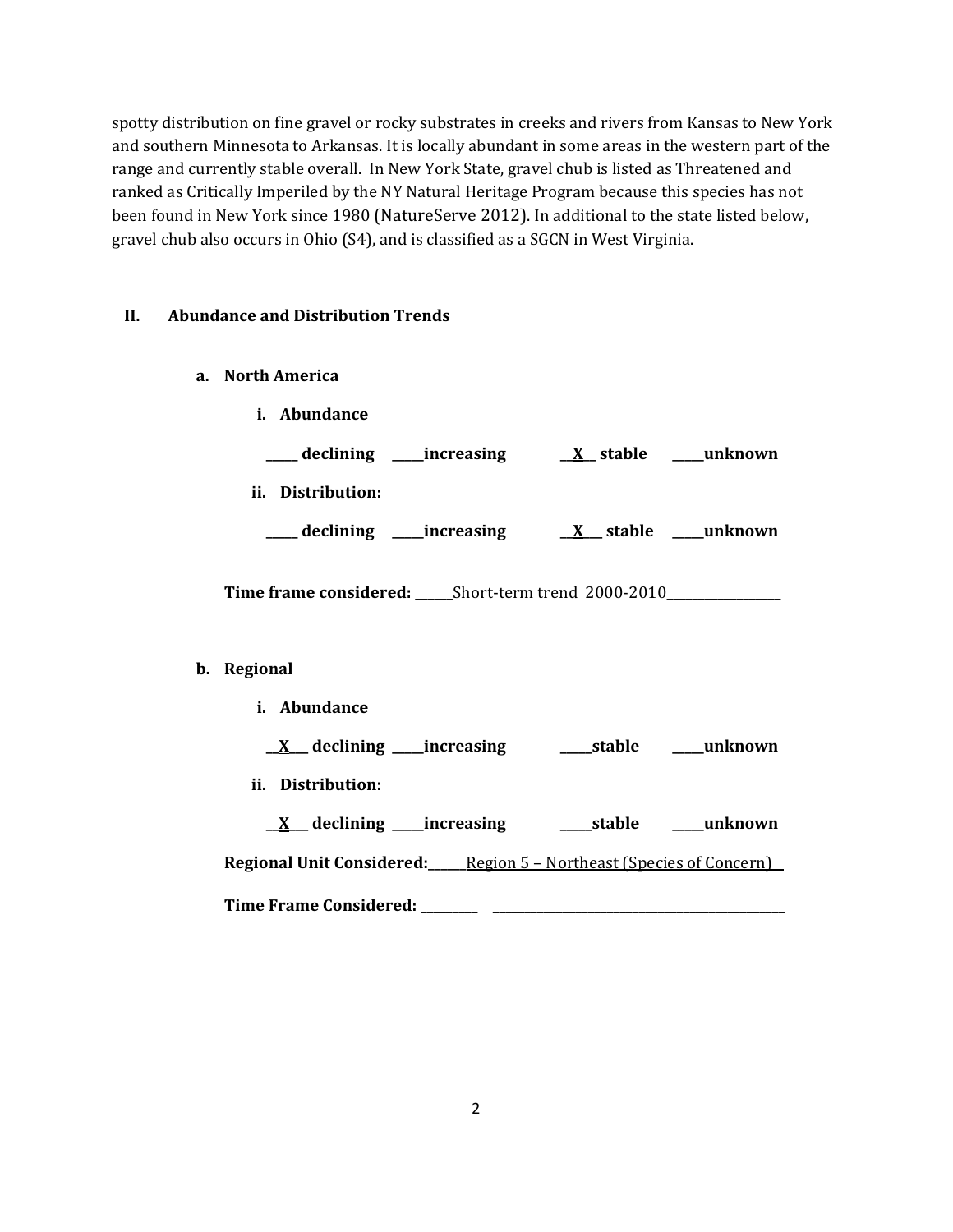**c. Adjacent States and Provinces**

| <b>CONNECTICUT</b>                                                               | Not Present $X$                                           |                          | No data ______                       |
|----------------------------------------------------------------------------------|-----------------------------------------------------------|--------------------------|--------------------------------------|
| <b>MASSACHUSETTS</b>                                                             | Not Present $X$                                           |                          | No data $\_\_\_\_\_\_\_\_\_\_\_\$    |
| <b>NEW JERSEY</b>                                                                | Not Present $X$                                           |                          | No data ______                       |
| <b>QUEBEC</b>                                                                    | Not Present $X$                                           |                          | No data $\_\_\_\_\_\_\_\_\_\_\_\$    |
| <b>VERMONT</b>                                                                   | Not Present X                                             |                          | No data ______                       |
|                                                                                  |                                                           |                          |                                      |
| <b>ONTARIO</b>                                                                   | Not Present                                               |                          | No data ______                       |
| i. Abundance                                                                     |                                                           |                          |                                      |
|                                                                                  |                                                           |                          |                                      |
| ii. Distribution:                                                                |                                                           |                          |                                      |
|                                                                                  | ___ declining ___ increasing ____ stable ____ unknown     |                          |                                      |
| Time frame considered: Last recorded in 1958                                     |                                                           |                          |                                      |
| Listing Status: _____________Extirpated (SX) ___________________________________ |                                                           |                          |                                      |
| <b>PENNSYLVANIA</b>                                                              |                                                           |                          | Not Present _________ No data ______ |
| i. Abundance                                                                     |                                                           |                          |                                      |
|                                                                                  | ___ declining ____increasing ______stable _____X_unknown  |                          |                                      |
| ii. Distribution:                                                                |                                                           |                          |                                      |
|                                                                                  | ___ declining ____increasing ______stable ______X_unknown |                          |                                      |
|                                                                                  |                                                           |                          |                                      |
| Listing Status: ___________ Endangered                                           |                                                           | $\overline{\phantom{a}}$ | SGCN? Yes                            |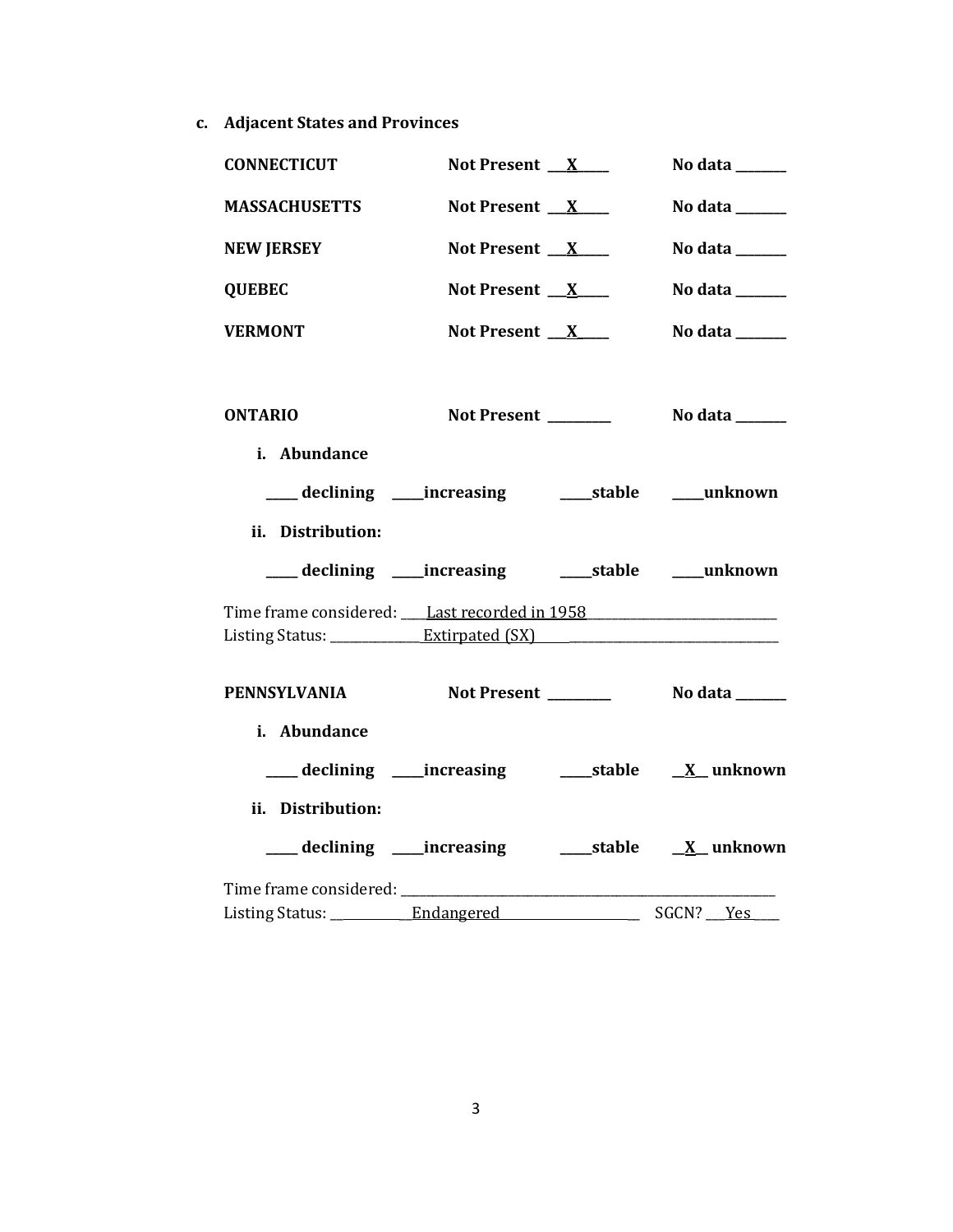| d. NEW YORK                                               | No data |
|-----------------------------------------------------------|---------|
| Abundance<br>i.                                           |         |
| $\underline{X}$ declining _____increasing<br>stable       | unknown |
| ii. Distribution:                                         |         |
| $\underline{X}$ declining _____increasing<br>____stable   | unknown |
| Time frame considered: Last 30 years<br><b>Extirpated</b> |         |

# **Monitoring in New York.**

There are monitoring programs carried out by the Rare Fish Unit, 1998-2012.

### **Trends Discussion:**

Distribution and abundance appear to be relatively stable in the central and western portions of the range. It has also been rated as currently stable in the southern United States. The historically limited Ontario and Kentucky populations are extirpated. The long-term trend has shown a decline of 50-70% (NatureServe 2012).

In New York State, gravel chub has historically been found in two waters and their range appears to be declining (or gone or dangerously sparse) in one watershed. There appears to be a decline in abundance in the last 30 years and habitat is largely unknown.

The distribution of this species among sub-basins (HUC 10) within the one watershed has declined, with records from fewer units in the recent period. Overall there are records from four of the units for all time periods, and from recent times there were only two units. Statewide, the number of individual site records for this species has been 19 for all time periods, six in the last 30 years, and none since 1993. Since the last records in NY or PA were in the 1970s, it is probably more appropriate to consider it extirpated.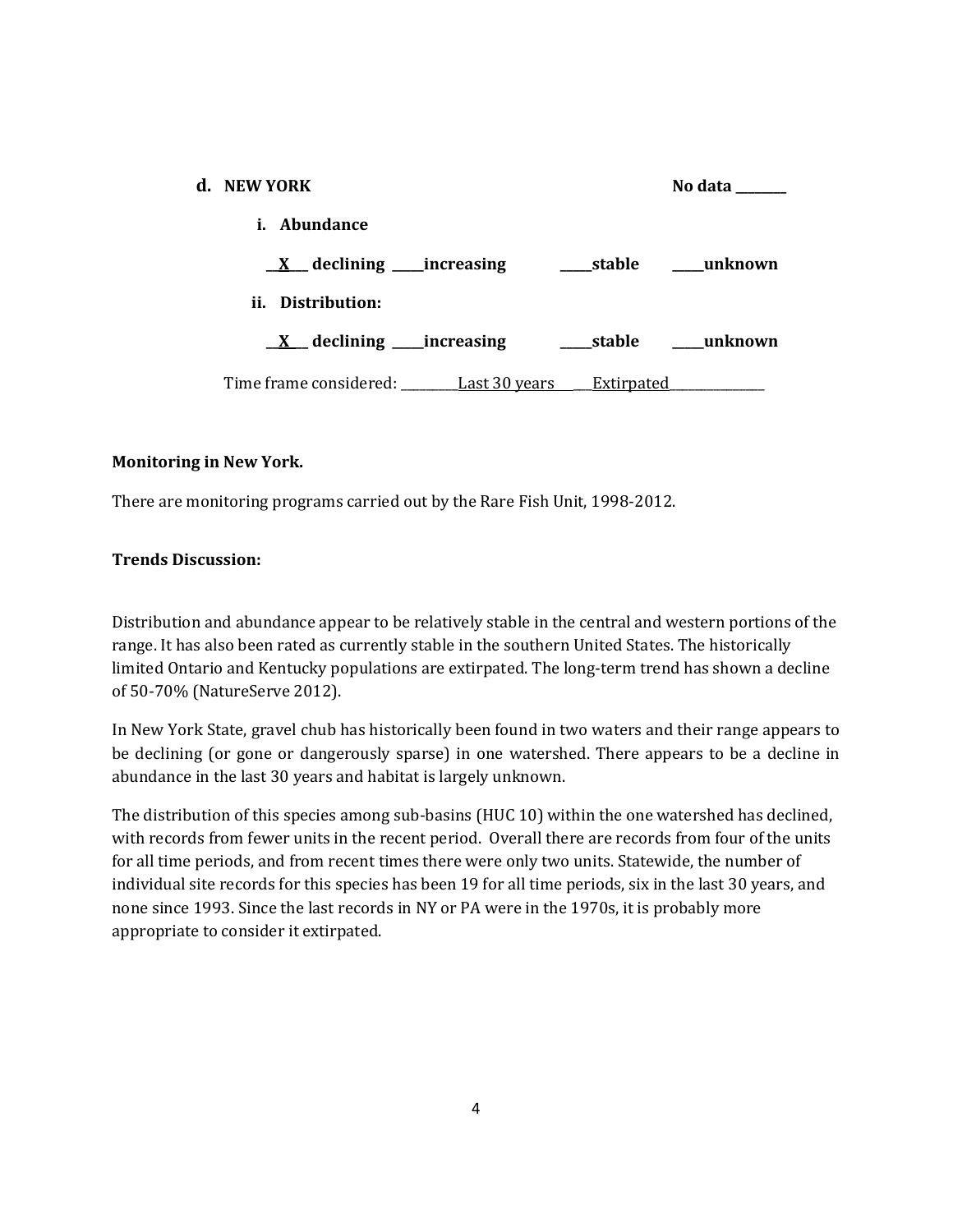

**Figure 1**. U.S. distribution of gravel chub by watershed (NatureServe 2012).



**Figure 2**. Gravel chub distribution in New York, depicting fish sampled before 1977 and from 1977 to current time, shown with the corresponding HUC-10units where they were found, along with the number of records. Left map is gravel chub range in New York.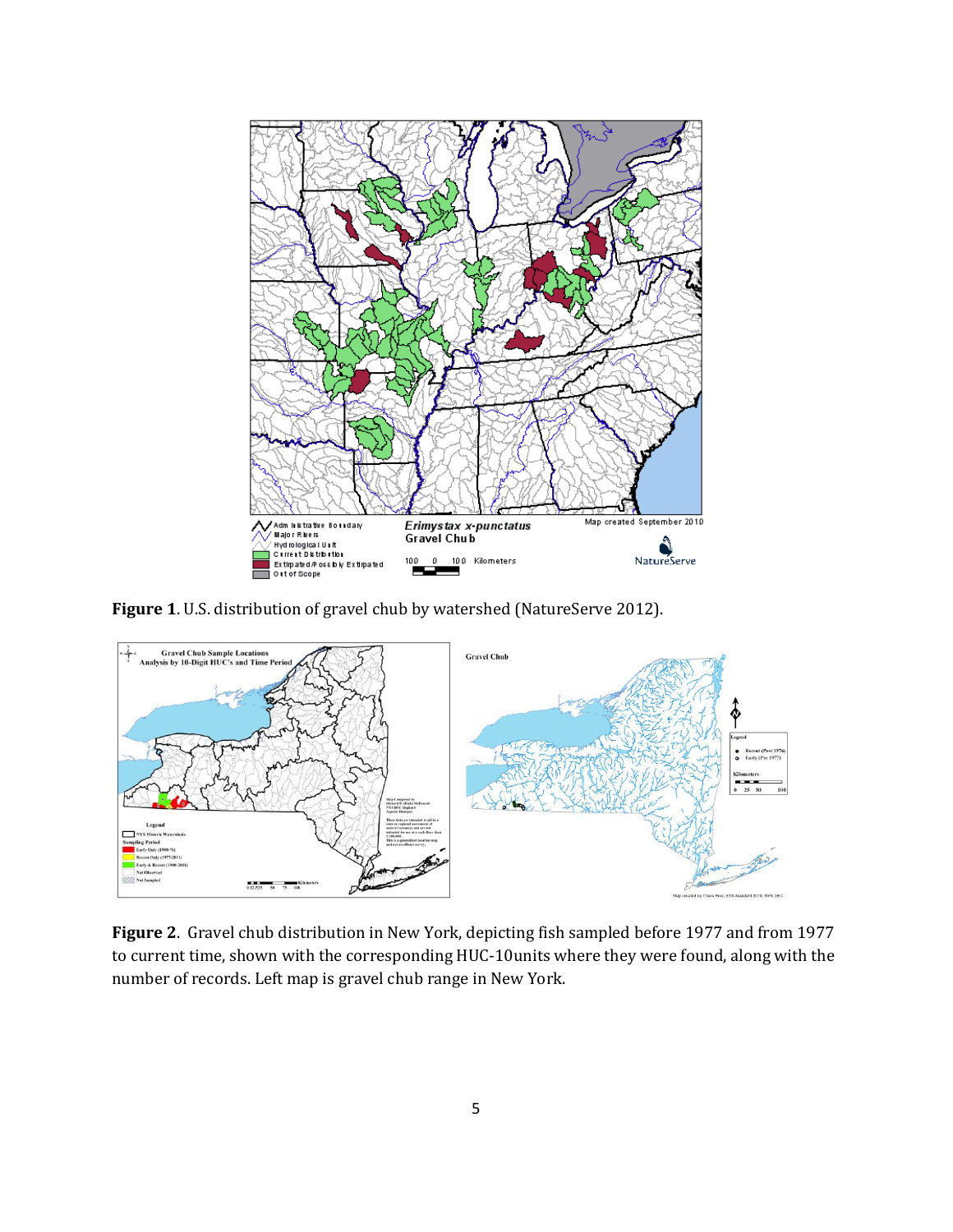|                |               |             |      | Watershed |
|----------------|---------------|-------------|------|-----------|
| Watershed name | Total # HUC10 | Recent only | both | status    |
| Allegheny      |               |             |      |           |

**Table 1**. Records of rare fish species in hydrological units (HUC-10) are shown according to their watersheds in early and recent time periods (before and after 1977) to consider loss and gains. Further explanations of details are found in Carlson (2012).

# **III. New York Rarity, if known:**

| Historic      | # of Animals | # of Locations  | % of State      |
|---------------|--------------|-----------------|-----------------|
| prior to 1970 |              |                 |                 |
| prior to 1980 |              | 13 site records | 1/18 watersheds |
| prior to 1990 |              |                 |                 |

#### **Details of historic occurrence:**

In New York, gravel chub were collected in the Allegheny River near Pierce Run, Vandalia, and S. Carrollton in 1937 (found only on filed data sheets and CU Mus.) It is assumed to inhabit the same general areas as the streamline chub. It has been collected in the Allegheny River between Weston Mills and Vandalia in 1973 (Eaton 1979, Smith 1985). It has not occurred upstream of New York in the Allegheny River (Cooper 1985) and the most recent record from downstream in PA was in 1971 despite thorough sampling (Koryak et al. 2009, Lorson 2009).

| Current      | # of Animals | # of Locations | % of State      |
|--------------|--------------|----------------|-----------------|
| (since 1977) |              | 6 site records | 1/18 watersheds |

#### **Details of current occurrence:**

Between 1977 and 1980 gravel chub was collected in the Allegheny River between Weston Mills and Vandalia, but not in 1985-89 (Becker 1982, Daniels 1989). It was also caught in Tunungwant Creek in 1978 (Eaton et al. 1982, Cervone et al.1985). Gravel chub have not been found in New York since 1980.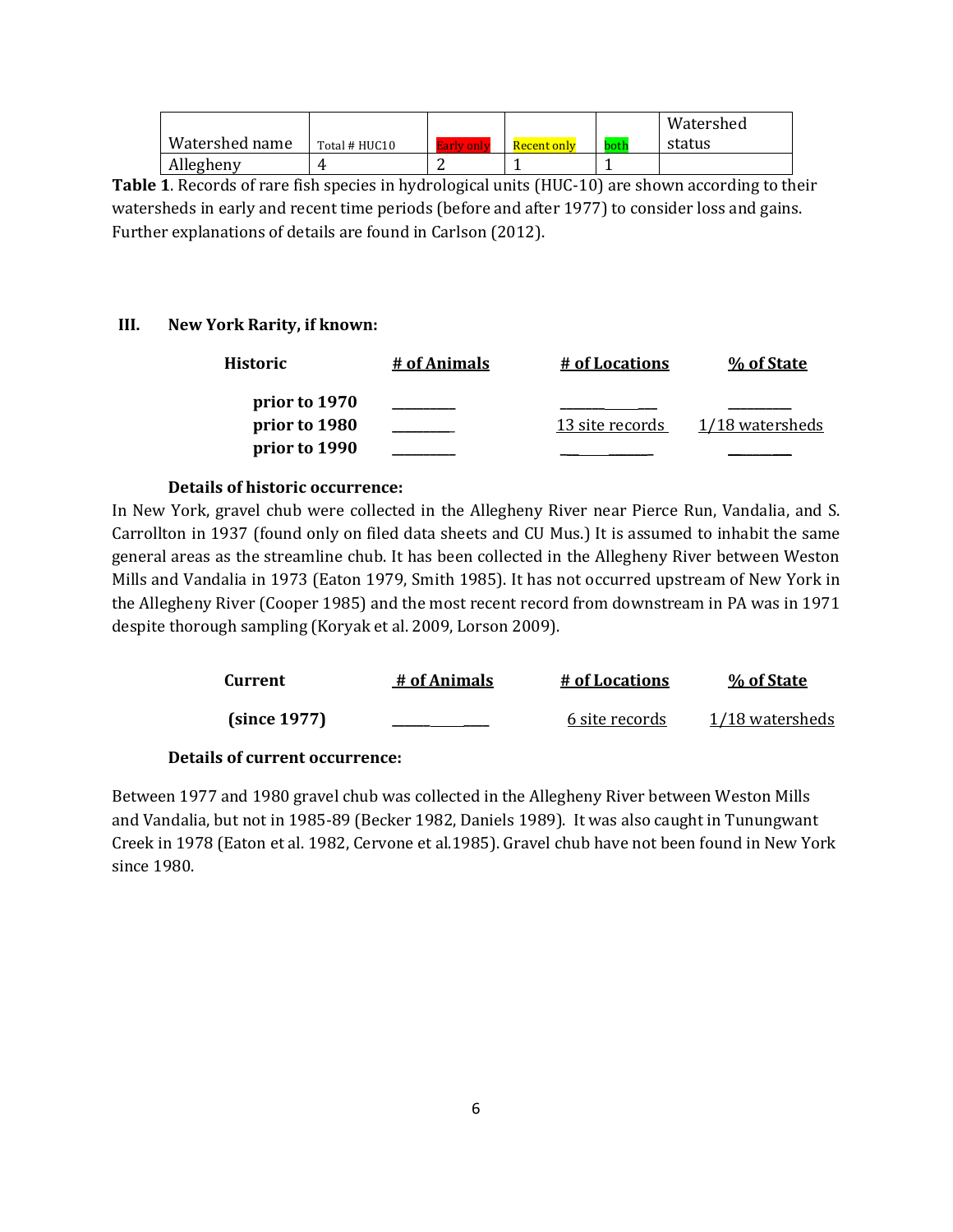#### **New York's Contribution to Species North American Range:**

| % of NA Range in New York | <b>Classification of New York Range</b> |  |
|---------------------------|-----------------------------------------|--|
| $\sim$ 100 (endemic)      | Core                                    |  |
| $-76-99$                  | <u>X</u> Peripheral                     |  |
| 51-75                     | $\underline{X}$ Disjunct                |  |
| 26-50                     | Distance to core population:            |  |
| $1 - 25$                  | <b>700 miles</b>                        |  |

#### **IV. Primary Habitat or Community Type:**

 **1.** Medium River, Low-Moderate Gradient, Assume Moderately Buffered, Transition

#### **Habitat or Community Type Trend in New York:**

| Declining ______ Stable             | <b>Increasing</b> | <u>X</u> Unknown |
|-------------------------------------|-------------------|------------------|
| Time frame of decline/increase: ___ |                   |                  |
| <b>Habitat Specialist?</b>          | X Yes             | No.              |
| <b>Indicator Species?</b>           | Yes.              | No.<br>$\lambda$ |

### **Habitat Discussion:**

Gravel chub occur in medium to large-sized streams and, as its name implies, it is highly specific to gravel or firm sand-gravel substrate (Cooper 1985, Edwards et al. 2006). The gravel chub favors clearer waters, slower current near shelter or moderate flow near riffles, and is intolerant of silt. Spawning may occur in meter-deep swift water adjacent to a gravel bar (NatureServe 2012).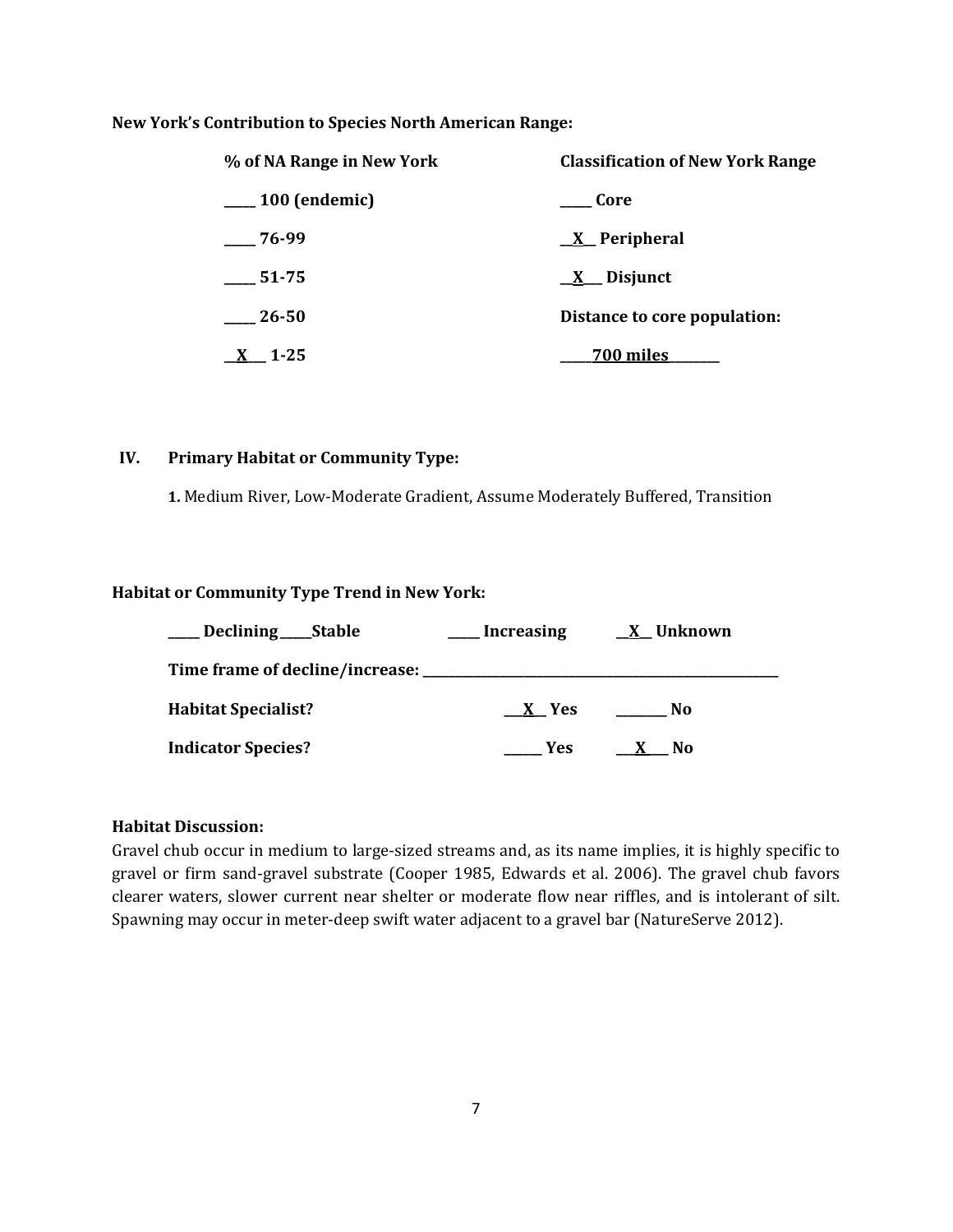- **V. New York Species Demographics and Life History**
	- **\_\_X\_\_\_ Breeder in New York**
		- **\_\_X\_\_ Summer Resident**
		- **\_\_X\_\_ Winter Resident**
		- **\_\_\_\_\_ Anadromous**

**\_\_\_\_\_ Non-breeder in New York**

- **\_\_\_\_\_ Summer Resident**
- **\_\_\_\_\_ Winter Resident**
- **\_\_\_\_\_ Catadromous**

**\_\_\_\_\_ Migratory only**

**\_\_\_\_\_Unknown**

# **Species Demographics and Life History Discussion:**

Very little is known about the life history of the gravel chub, but it is probably similar to that of other chubs (Werner 2004).

# **VI. Threats:**

This species has been extirpated in New York; no threats have been identified. The increase in siltation is the reason for the extensive decimation of this species in the Midwest (Smith 1979). In addition, impoundments eliminate and degrade habitat (NatureServe 2012).

# **Are there regulatory mechanisms that protect the species or its habitat in New York?**

**\_\_\_\_\_\_ No \_\_\_\_\_ Unknown \_\_\_X\_\_ Yes** 

The gravel chub is listed as a threatened species in New York and is protected by Environmental Conservation Law (ECL) section 11-0535 and the New York Code of Rules and Regulations (6 NYCRR Part 182). A permit is required for any proposed project that may result in a take of a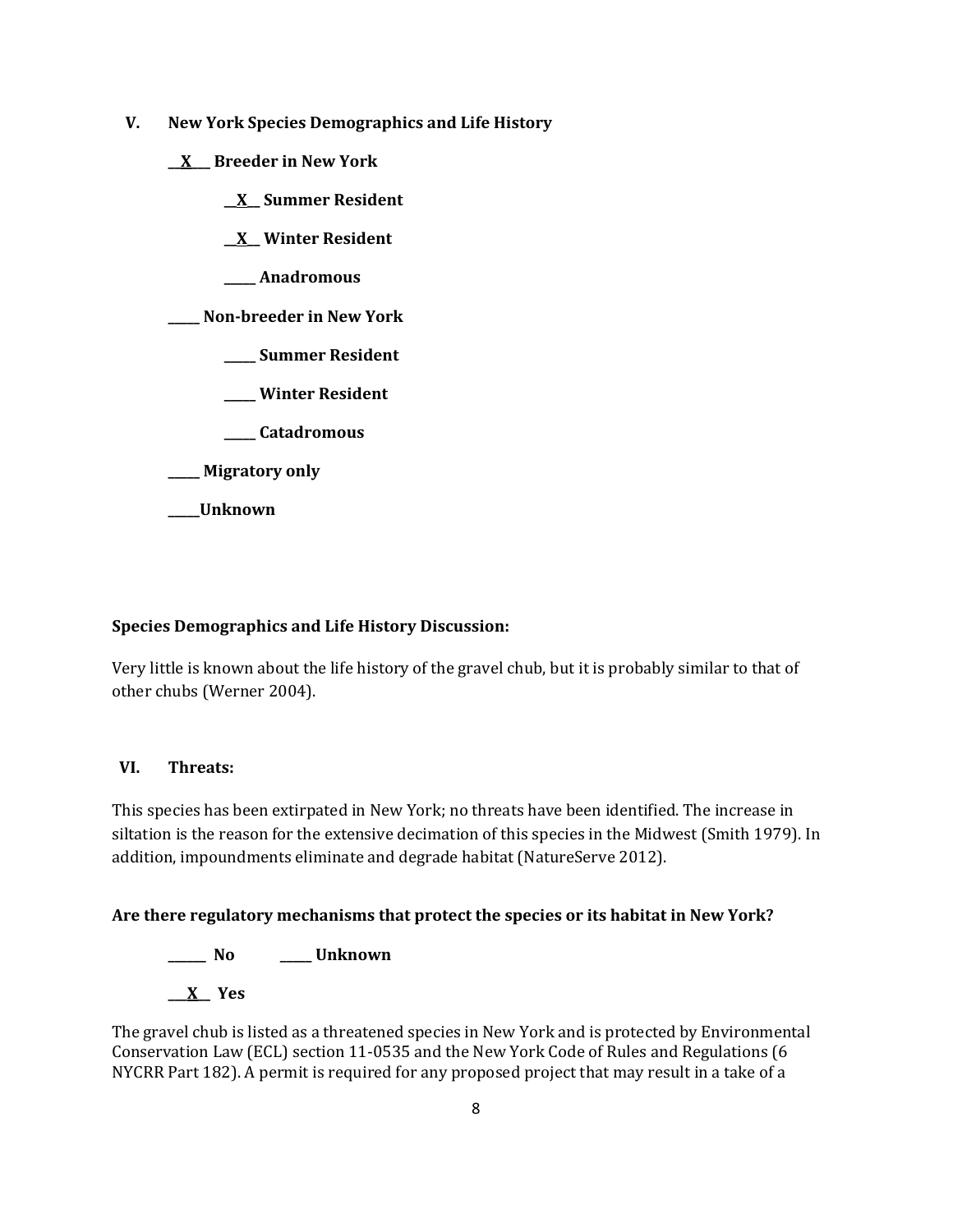species listed as Threatened or Endangered, including, but not limited to, actions that may kill or harm individual animals or result in the adverse modification, degradation or destruction of habitat occupied by the listed species.

The Protection of Waters Program provides protection for rivers, streams, lakes, and ponds under Article 15 of the NYS Conservation Law.

# **Describe knowledge of management/conservation actions that are needed for recovery/conservation, or to eliminate, minimize, or compensate for the identified threats:**

Conservation actions following IUCN taxonomy are categorized in the table below.

| <b>Conservation Actions</b>       |                                     |  |
|-----------------------------------|-------------------------------------|--|
| Action<br><b>Action Category</b>  |                                     |  |
| Land/Water Protection             | Resource/Habitat Protection         |  |
| Land/Water Management             | Habitat/Natural Process Restoration |  |
| Land/Water Management             | Site/Area Management                |  |
| <b>External Capacity Building</b> | Alliance & Partnership Development  |  |

The Comprehensive Wildlife Conservation Strategy (NYSDEC 2005) includes recommendations for the following actions for the gravel chub.

# **Habitat Research:**

\_\_\_\_ Inventory the habitat requirements of this species and its coinhabitants in the Allegheny and outside New York State, part of the same State Wildlife Grants project.

# **Habitat Restoration:**

Habitat losses and restoration are part of a State Wildlife Grants project from 2003 that are directed at the Allegheny watershed.

# **Population Monitoring:**

Additional survey in the Allegheny River and Tunungwant Creek is warranted as part of a State Wildlife Grants project in 2004.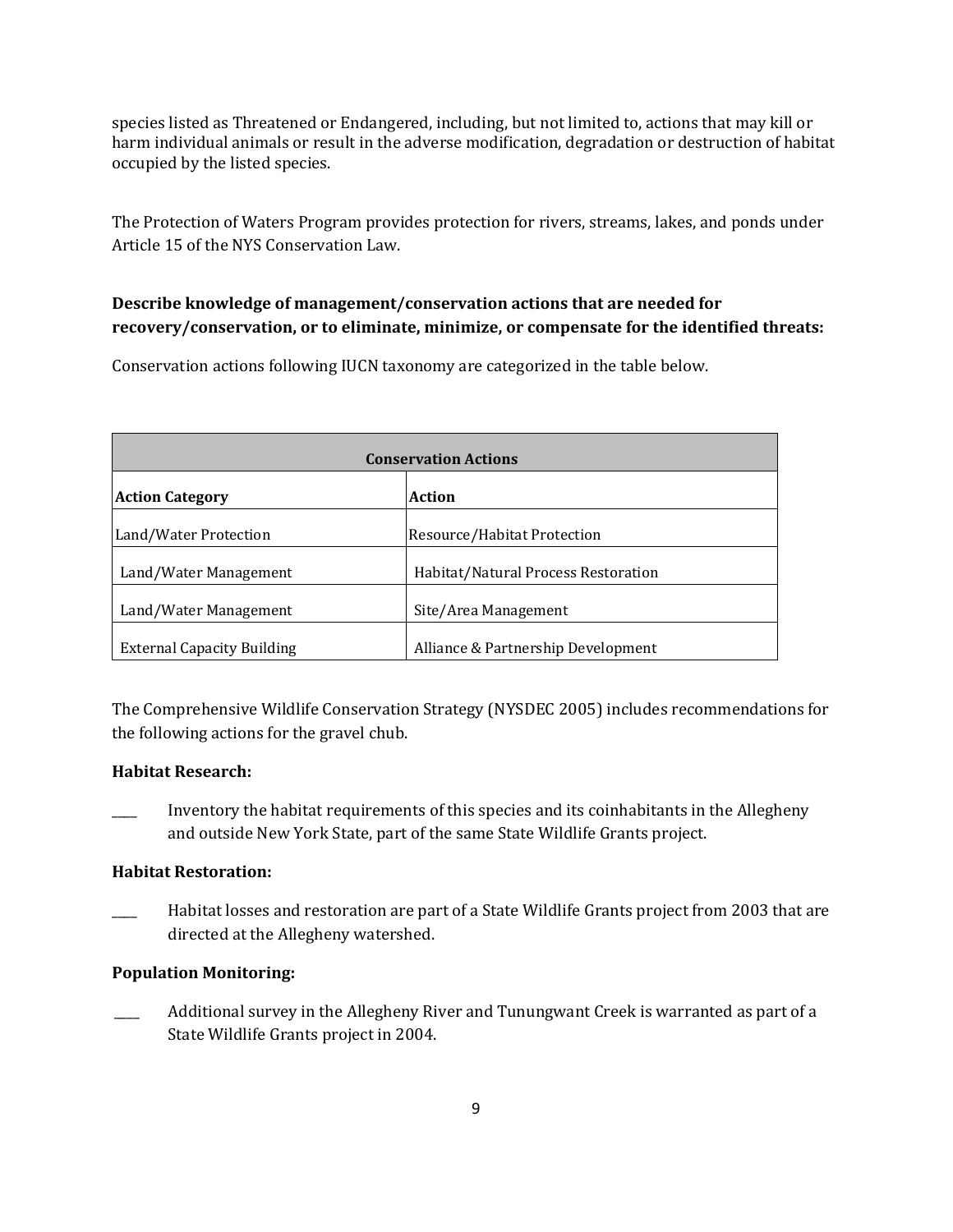#### **VII. References**

- Carlson, D.M. 2001. Species accounts for the rare fishes of New York. N. Y. S. Dept. Env. Cons. Albany, NY.
- Carlson, D.M. 2012 (draft). Species accounts of inland fishes of NYS considered as imperiled, 2012. NYDEC Watertown, NY.
- Becker, G.C. 1983. Fishes of Wisconsin. Univ. Wisconsin Press, Madison. 1052 pp.
- Becker, L.R. Jr. 1982. Fishes of the Allegheny River and its tributaries between Salamanca and Alleghany, Cattaraugus County, New York. MS thesis, St. Bonaventure Univ. St. Bonaventure, NY.
- Cervone, T.H., R.M. Langianese and S.M. Stayer 1985. The fishes of Tunungwant Creek drainage. Proc. Penn. Acad. Sci. 59:138-146.
- Cooper, E.L. (ed) 1985. Chapter 3 Fishes. pp 169-256. in H.H. Genoways and F.J. Brenner. Species of special concern in Pennsylvania. Carnegie Mus. of Nat. Hist. Spec. Publ. 11. Pittsburgh.
- Daniels, R.A. 1989. Preliminary report, Allegheny River fish survey, 1989. New York State Museum, Albany.
- Edwards, A.L., S.M. Reid and B. Cudmore 2006. Recovery strategy for gravel chub (*Erimystax xpunctatus*) in Canada. Dept. Fish. and Oceans Canada, Burlington, ON 23pp
- Eaton, S.W., M.M. Kozubowski and R.J. Nemecek. 1979 unpublished. Fishes of the Allegheny River above the Kinzua Dam (with an annotated list of fishes). Dept. Biol., St. Bonaventure Univ., St. Bonaventure, NY
- Eaton, S.W., R.J. Nemecek, and M.M. Kozubowski. 1982. Fishes of the Allegheny River above Kinzua Dam. New York Fish and Game Journal 29(2):189-198.
- Lee, D.S., et al. 1980. Atlas of North American freshwater fishes. North Carolina State Mus. of Nat. His. 867 pp.
- Lorson, B.D. 2009 . Distribution and the putative origin of fishes in the Allegheny River, Pennsylvania. MS thesis. PSU, University Park PA 140 pp.
- Koryak, M. P.S. Bonislawsky, D.D. Locy and B.A. Porter. 2009 Typical channel fish assemblage of the recovering lower Alleghey River navigation system, PA. J. Freshwater Ecol. 24(3):509-514.
- NatureServe. 2012. NatureServe Explorer: An online encyclopedia of life [web application]. Version 7.1. NatureServe, Arlington, Virginia. Available http://www.natureserve.org/explorer. (Accessed: May 4, 2012 ).